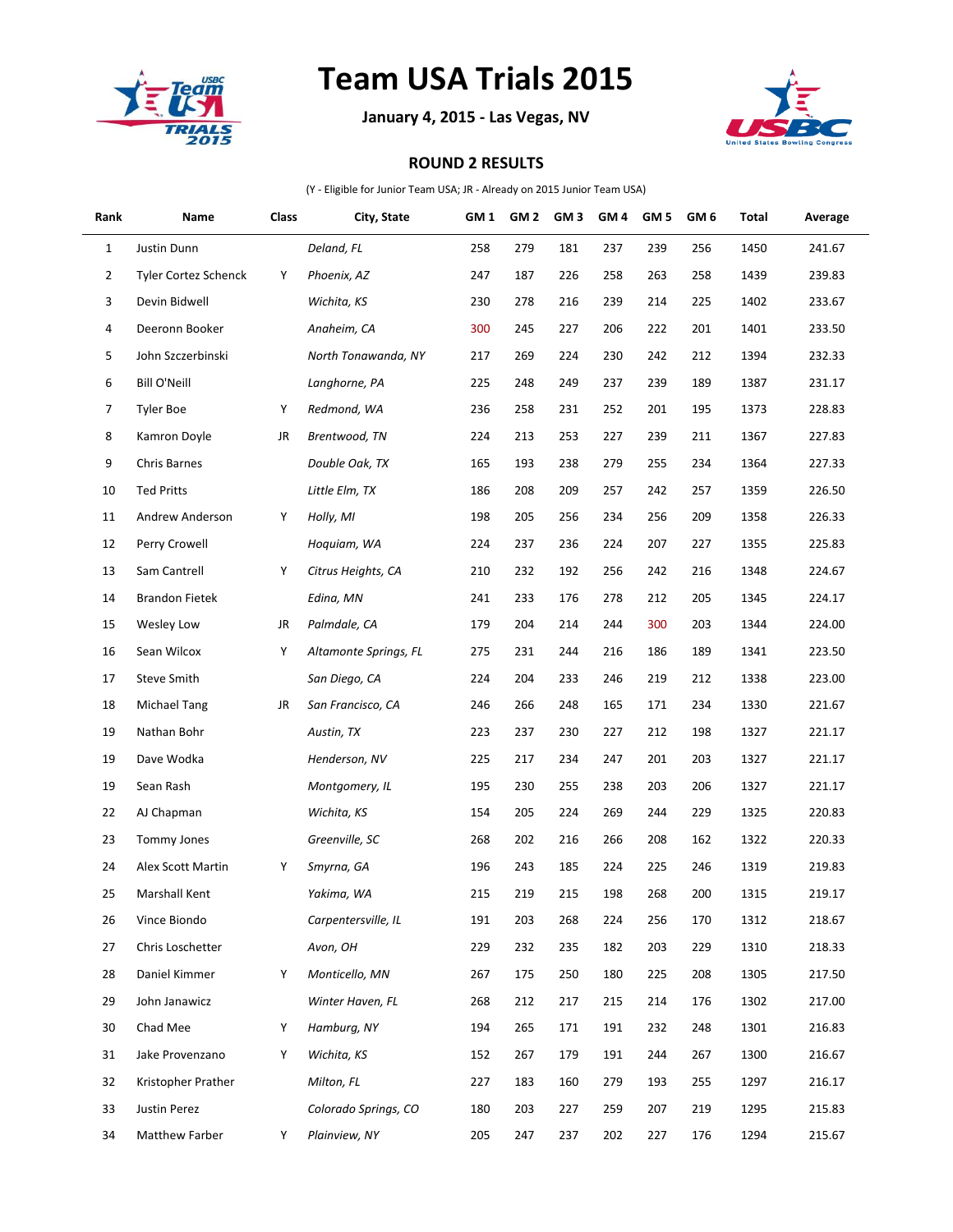| 35 | Kyle Troup              |    | Taylorsville, NC        | 225 | 203 | 202 | 221 | 212 | 224 | 1287 | 214.50 |
|----|-------------------------|----|-------------------------|-----|-----|-----|-----|-----|-----|------|--------|
| 36 | Ronnie Fujita           | Υ  | El Sobrante, CA         | 194 | 224 | 178 | 195 | 257 | 237 | 1285 | 214.17 |
| 37 | Justin Veitch           |    | Kenner, LA              | 213 | 221 | 193 | 228 | 217 | 211 | 1283 | 213.83 |
| 38 | <b>Tyler James</b>      | Υ  | Deltona, FL             | 215 | 230 | 185 | 227 | 210 | 214 | 1281 | 213.50 |
| 39 | <b>Greg Young</b>       | Υ  | Viera, FL               | 186 | 245 | 225 | 215 | 181 | 226 | 1278 | 213.00 |
| 40 | <b>Blake Demore</b>     |    | Springfield, MO         | 236 | 248 | 173 | 201 | 206 | 212 | 1276 | 212.67 |
| 40 | Dallas Leong            | Υ  | Las Vegas, NV           | 195 | 197 | 207 | 245 | 204 | 228 | 1276 | 212.67 |
| 42 | Cody Reichenberger      |    | Sarasota, FL            | 221 | 257 | 182 | 237 | 168 | 206 | 1271 | 211.83 |
| 42 | Kyle Krol               | Υ  | <b>Tinley Park, IL</b>  | 228 | 208 | 203 | 212 | 214 | 206 | 1271 | 211.83 |
| 42 | Brennan Haugh           | Υ  | Faribault, MN           | 235 | 208 | 209 | 181 | 203 | 235 | 1271 | 211.83 |
| 45 | <b>Tyler Sheehy</b>     | Υ  | Sun Prairie, WI         | 218 | 269 | 203 | 182 | 211 | 186 | 1269 | 211.50 |
| 46 | <b>Russ Oviatt</b>      | Υ  | Sioux Falls, SD         | 189 | 236 | 188 | 213 | 221 | 216 | 1263 | 210.50 |
| 47 | Ryan Wolfe              | Υ  | Kettering, OH           | 260 | 196 | 197 | 183 | 249 | 177 | 1262 | 210.33 |
| 48 | William Duen            | Υ  | Indianapolis, IN        | 202 | 225 | 174 | 201 | 238 | 221 | 1261 | 210.17 |
| 49 | Randy Cote              |    | Red Rock, AZ            | 269 | 204 | 234 | 160 | 197 | 192 | 1256 | 209.33 |
| 50 | <b>Austin Thompson</b>  | Υ  | San Diego, CA           | 224 | 233 | 186 | 210 | 215 | 187 | 1255 | 209.17 |
| 50 | Sean Rangel             |    | Ralston, NE             | 165 | 211 | 193 | 224 | 214 | 248 | 1255 | 209.17 |
| 52 | <b>Matthew Stephens</b> | Υ  | Egg Harbor Township, NJ | 215 | 193 | 232 | 213 | 179 | 219 | 1251 | 208.50 |
| 53 | Adam (AJ) Johnson       |    | Oswego, IL              | 243 | 237 | 214 | 173 | 209 | 174 | 1250 | 208.33 |
| 54 | Geoffrey Young          |    | Keller, TX              | 223 | 209 | 225 | 154 | 246 | 190 | 1247 | 207.83 |
| 54 | Alexander George        | Υ  | Wichita, KS             | 222 | 200 | 201 | 249 | 164 | 211 | 1247 | 207.83 |
| 54 | Kyle Duster             | Υ  | La Habra, CA            | 197 | 201 | 232 | 217 | 176 | 224 | 1247 | 207.83 |
| 57 | <b>Brandon Martin</b>   | Υ  | Derby, KS               | 199 | 204 | 237 | 234 | 216 | 156 | 1246 | 207.67 |
| 58 | Zach Brandt             | Υ  | Kalamazoo, MI           | 201 | 209 | 158 | 238 | 243 | 192 | 1241 | 206.83 |
| 59 | <b>Thomas McNeal</b>    | Υ  | Seattle, WA             | 253 | 193 | 187 | 204 | 238 | 165 | 1240 | 206.67 |
| 60 | Michael Coffey          | JR | Melbourne, FL           | 226 | 167 | 224 | 188 | 219 | 215 | 1239 | 206.50 |
| 61 | Robert Gotchall         |    | Clarksville, TN         | 216 | 175 | 234 | 249 | 211 | 148 | 1233 | 205.50 |
| 61 | Aaron Adams             |    | Roselle, IL             | 194 | 189 | 203 | 167 | 234 | 246 | 1233 | 205.50 |
| 63 | <b>Thomas Peters</b>    | Υ  | Belleville, IL          | 233 | 180 | 181 | 257 | 214 | 164 | 1229 | 204.83 |
| 64 | Kevin Valmonte          |    | Pomona, CA              | 209 | 241 | 163 | 204 | 176 | 235 | 1228 | 204.67 |
| 65 | Benjamin Walk           |    | Lincoln, NE             | 228 | 201 | 208 | 174 | 207 | 209 | 1227 | 204.50 |
| 66 | Charles Easton          |    | Sylvania, OH            | 183 | 185 | 186 | 200 | 185 | 286 | 1225 | 204.17 |
| 67 | Jacob Fukuyama          |    | Aiea, HI                | 177 | 216 | 244 | 212 | 219 | 156 | 1224 | 204.00 |
| 68 | <b>Brendon Huntley</b>  |    | Rutherfordton, NC       | 214 | 170 | 202 | 239 | 189 | 208 | 1222 | 203.67 |
| 69 | Nicholas Pate           | Υ  | Inver Grove Heights, MN | 290 | 197 | 212 | 214 | 157 | 148 | 1218 | 203.00 |
| 69 | Daniel Hanson           | Υ  | Tacoma, WA              | 248 | 170 | 184 | 138 | 210 | 268 | 1218 | 203.00 |
| 71 | Darren Tang             |    | San Francisco, CA       | 197 | 227 | 222 | 190 | 172 | 209 | 1217 | 202.83 |
| 72 | <b>Bryan Eaton</b>      |    | Wyoming, MI             | 188 | 169 | 185 | 226 | 262 | 186 | 1216 | 202.67 |
| 73 | Corben Sadowski         | Υ  | Roselle, IL             | 229 | 216 | 215 | 202 | 189 | 164 | 1215 | 202.50 |
| 73 | Kenneth Ryan            | Υ  | Ocean, NJ               | 215 | 179 | 193 | 172 | 239 | 217 | 1215 | 202.50 |
| 75 | Michael Eaton           |    | Mason, OH               | 158 | 201 | 218 | 208 | 236 | 193 | 1214 | 202.33 |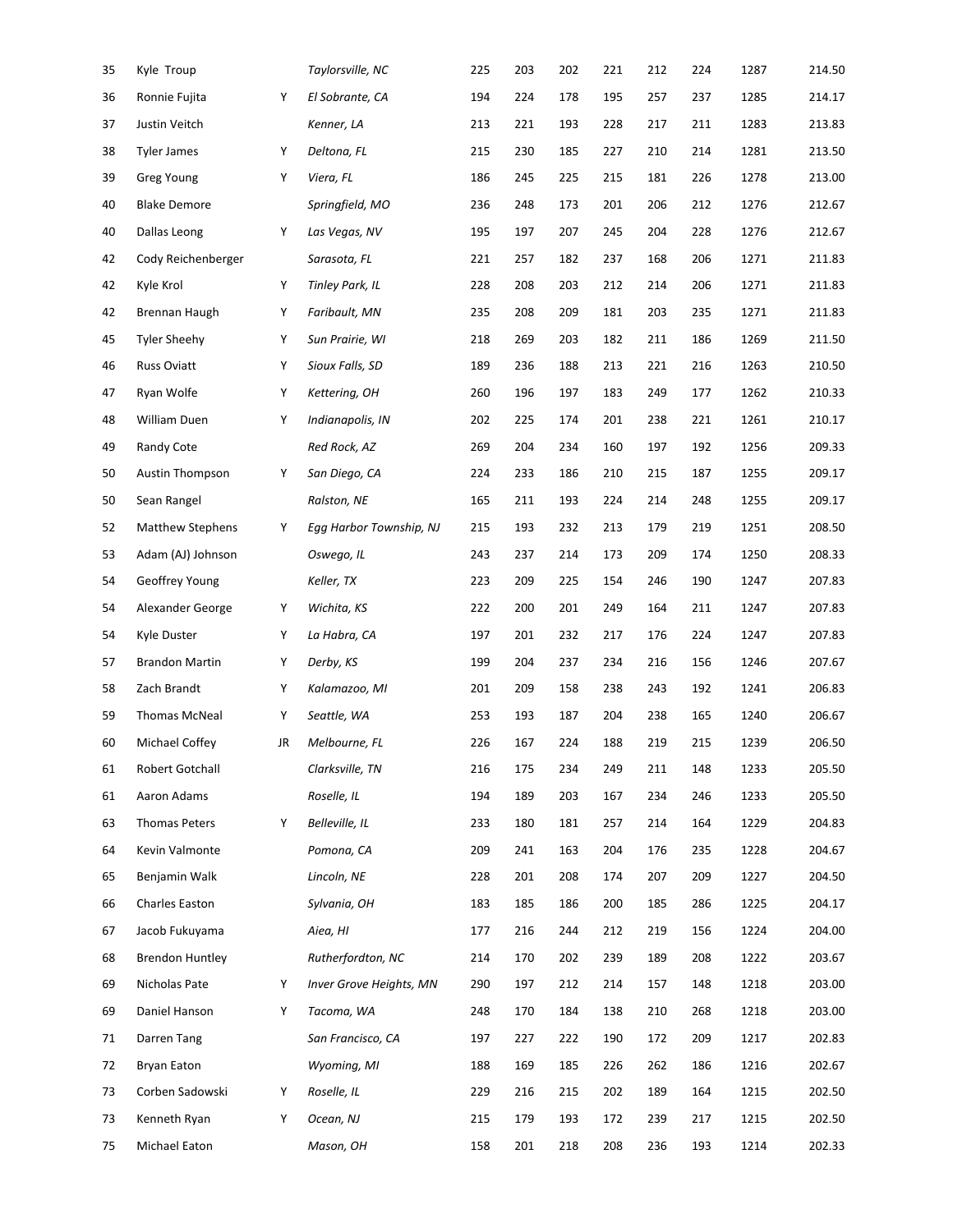| 75  | Andrew Diley           | Υ  | Conway, SC              | 212 | 238 | 207 | 201 | 144 | 212 | 1214 | 202.33 |
|-----|------------------------|----|-------------------------|-----|-----|-----|-----|-----|-----|------|--------|
| 77  | Michael Preston        | JR | Naperville, IL          | 185 | 214 | 204 | 169 | 193 | 248 | 1213 | 202.17 |
| 78  | Michael Martell        | Υ  | Brooklyn, NY            | 223 | 221 | 211 | 209 | 176 | 171 | 1211 | 201.83 |
| 79  | <b>Kyle King</b>       |    | Glendale, AZ            | 182 | 223 | 216 | 202 | 246 | 141 | 1210 | 201.67 |
| 79  | Zeke Bayt              |    | Westerville, OH         | 212 | 189 | 224 | 193 | 202 | 190 | 1210 | 201.67 |
| 81  | Jayson Robarge         | Y  | Anchorage, AK           | 210 | 247 | 161 | 153 | 201 | 237 | 1209 | 201.50 |
| 82  | Mick Eaton             |    | Wyoming, MI             | 215 | 212 | 193 | 191 | 164 | 232 | 1207 | 201.17 |
| 83  | Joshua Rondino         | Υ  | Lilburn, GA             | 178 | 201 | 224 | 189 | 201 | 213 | 1206 | 201.00 |
| 84  | Tyler Sadowski         |    | Roselle, IL             | 185 | 223 | 237 | 192 | 173 | 194 | 1204 | 200.67 |
| 84  | Tristan Leyen          | Υ  | Perry Hall, MD          | 213 | 227 | 236 | 138 | 178 | 212 | 1204 | 200.67 |
| 86  | Eric Espinda           |    | Albuquerque, NM         | 167 | 202 | 192 | 260 | 158 | 223 | 1202 | 200.33 |
| 87  | <b>Trent Mitchell</b>  | Υ  | Chicago, IL             | 237 | 210 | 197 | 215 | 159 | 181 | 1199 | 199.83 |
| 88  | <b>Brian Monnette</b>  | Υ  | Lakewood, WA            | 187 | 175 | 184 | 211 | 226 | 213 | 1196 | 199.33 |
| 89  | Dylan Burns            |    | Garden City, KS         | 184 | 209 | 224 | 174 | 210 | 192 | 1193 | 198.83 |
| 89  | Jacob Kersten          | Υ  | Clarkston, MI           | 191 | 217 | 185 | 211 | 190 | 199 | 1193 | 198.83 |
| 91  | <b>Ryan Winters</b>    | Υ  | Livonia, MI             | 202 | 233 | 156 | 207 | 171 | 223 | 1192 | 198.67 |
| 91  | Kyle Koprowitz         | Υ  | Giarad, IL              | 189 | 180 | 192 | 184 | 213 | 234 | 1192 | 198.67 |
| 93  | Brian Valenta          |    | Lockport, IL            | 215 | 236 | 201 | 213 | 166 | 156 | 1187 | 197.83 |
| 94  | Brandon Biondo         | Υ  | Carpentersville, IL     | 148 | 198 | 245 | 215 | 214 | 164 | 1184 | 197.33 |
| 95  | <b>Terrance Rock</b>   | Υ  | Henderson, NV           | 218 | 156 | 174 | 209 | 191 | 233 | 1181 | 196.83 |
| 96  | Mark Curtis            |    | Torrance, CA            | 244 | 193 | 219 | 155 | 178 | 189 | 1178 | 196.33 |
| 96  | Matthew Zweig          | Y  | Tempe, AZ               | 191 | 181 | 151 | 211 | 246 | 198 | 1178 | 196.33 |
| 96  | Joey Krison            |    | Anchorage, AK           | 176 | 193 | 188 | 172 | 194 | 255 | 1178 | 196.33 |
| 99  | Scott Anderson         |    | Mankato, MN             | 167 | 173 | 190 | 233 | 150 | 264 | 1177 | 196.17 |
| 100 | Anthony Pepe           |    | East Elmhurst, NY       | 203 | 202 | 215 | 191 | 179 | 185 | 1175 | 195.83 |
| 100 | Nicholas Carbonetto    | Y  | <b>Bluffton, NY</b>     | 142 | 208 | 217 | 209 | 209 | 190 | 1175 | 195.83 |
| 100 | Joshua Pate            | Υ  | Inver Grove Heights, MN | 206 | 176 | 205 | 186 | 180 | 222 | 1175 | 195.83 |
| 103 | Lucas Vernon           | Υ  | Lee'S Summit, MO        | 241 | 167 | 167 | 227 | 203 | 169 | 1174 | 195.67 |
| 104 | Benjamin Hardin        | Υ  | Tampa, FL               | 181 | 211 | 187 | 170 | 185 | 237 | 1171 | 195.17 |
| 105 | Riley N. Smith         |    | Kenosha, WI             | 209 | 180 | 184 | 179 | 215 | 203 | 1170 | 195.00 |
| 106 | Adam Zimmerman         | Υ  | Deer Park, NY           | 230 | 186 | 194 | 188 | 210 | 161 | 1169 | 194.83 |
| 107 | <b>Brandon Wanders</b> | Υ  | Trabuco Canyon, CA      | 169 | 265 | 173 | 209 | 170 | 182 | 1168 | 194.67 |
| 108 | Nathan Ricks           | Υ  | Boynton Beach, FL       | 184 | 164 | 236 | 215 | 180 | 187 | 1166 | 194.33 |
| 109 | Jonathan Bowman        | Υ  | Peru, NY                | 193 | 235 | 205 | 193 | 158 | 180 | 1164 | 194.00 |
| 109 | William Goodman        | Υ  | O'Fallon, IL            | 165 | 208 | 236 | 184 | 162 | 209 | 1164 | 194.00 |
| 111 | Robert Altieri         |    | Vancouver, WA           | 230 | 168 | 233 | 185 | 200 | 142 | 1158 | 193.00 |
| 111 | Dakota Vostry          | Υ  | Bolingbrook, IL         | 169 | 223 | 185 | 170 | 200 | 211 | 1158 | 193.00 |
| 113 | Joseph Smith           |    | Watervliet, NY          | 170 | 220 | 191 | 179 | 192 | 205 | 1157 | 192.83 |
| 114 | Andrew Herbert         | Υ  | Eden, NY                | 177 | 182 | 188 | 186 | 222 | 201 | 1156 | 192.67 |
| 115 | Jack Celmer            | Υ  | Wernersville, PA        | 211 | 155 | 200 | 178 | 157 | 250 | 1151 | 191.83 |
| 116 | Aaron Yuratovich       | Y  | Olathe, KS              | 213 | 209 | 123 | 215 | 215 | 174 | 1149 | 191.50 |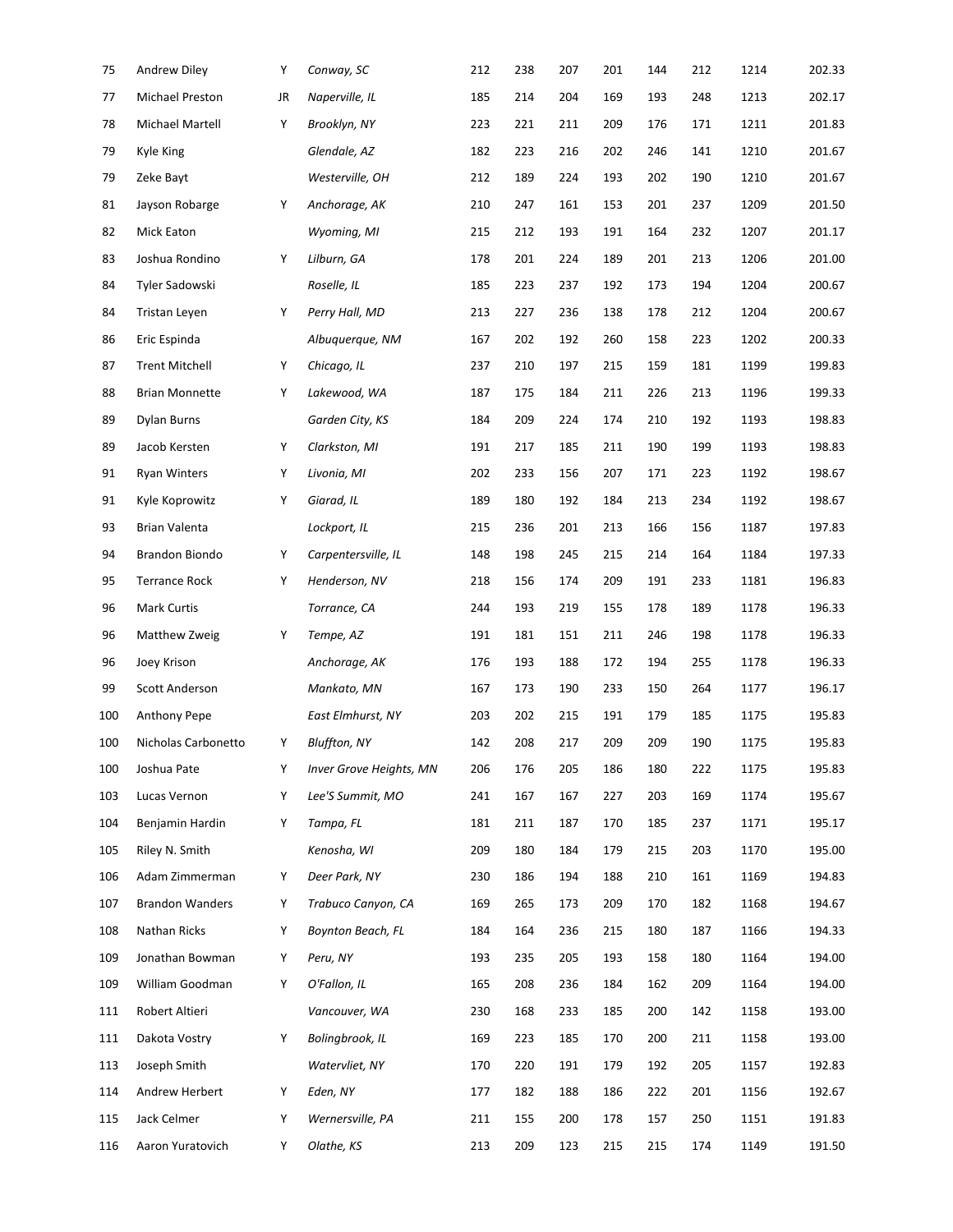| 117 | Kevin Bienko              | Υ  | <b>Buffalo, NY</b>   | 159 | 183 | 200 | 212 | 204 | 190 | 1148 | 191.33 |
|-----|---------------------------|----|----------------------|-----|-----|-----|-----|-----|-----|------|--------|
| 118 | Joshua Franz              |    | Tucson, AZ           | 222 | 210 | 151 | 191 | 211 | 162 | 1147 | 191.17 |
| 118 | Ben Buhlman               | Υ  | South Elgin, IL      | 223 | 221 | 226 | 162 | 149 | 166 | 1147 | 191.17 |
| 120 | Joseph Grondin            | Υ  | San Pedro, CA        | 165 | 214 | 205 | 212 | 168 | 182 | 1146 | 191.00 |
| 120 | Steve Lemke               |    | Nacogdoches, TX      | 179 | 187 | 201 | 187 | 166 | 226 | 1146 | 191.00 |
| 122 | Andrew Heritage           | Υ  | Beaverton, OR        | 150 | 175 | 197 | 194 | 216 | 213 | 1145 | 190.83 |
| 123 | Joshua Tajiri             |    | Anaheim, CA          | 156 | 168 | 220 | 193 | 203 | 204 | 1144 | 190.67 |
| 124 | Kenny Coombes             |    | Castaic, CA          | 167 | 168 | 172 | 211 | 208 | 214 | 1140 | 190.00 |
| 125 | Kendle Miles              | Υ  | Kennesaw, GA         | 194 | 156 | 187 | 202 | 212 | 185 | 1136 | 189.33 |
| 125 | <b>Ric McCormick</b>      | Υ  | Cincinnati, OH       | 190 | 188 | 178 | 201 | 182 | 197 | 1136 | 189.33 |
| 127 | Darryl Carreon            |    | Woodbridge, VA       | 213 | 161 | 211 | 183 | 146 | 216 | 1130 | 188.33 |
| 128 | <b>Reed Ross</b>          | Υ  | Faribault, MN        | 210 | 154 | 211 | 205 | 170 | 175 | 1125 | 187.50 |
| 129 | Kyle Sherman              | JR | O'Fallon, MO         | 165 | 175 | 222 | 199 | 208 | 155 | 1124 | 187.33 |
| 129 | <b>Briley Haugh</b>       | Υ  | Faribault, MN        | 149 | 149 | 188 | 164 | 247 | 227 | 1124 | 187.33 |
| 131 | Mason Yamada              | Υ  | Kenai, AK            | 176 | 170 | 154 | 231 | 216 | 176 | 1123 | 187.17 |
| 131 | <b>Brandon Dodge</b>      | Υ  | North Bend, NE       | 244 | 174 | 171 | 182 | 158 | 194 | 1123 | 187.17 |
| 133 | Alec Dudley               | Υ  | Anchorage, AK        | 159 | 198 | 178 | 204 | 226 | 157 | 1122 | 187.00 |
| 134 | Daniel Rawsthorne         |    | Seattle, WA          | 187 | 201 | 204 | 164 | 196 | 169 | 1121 | 186.83 |
| 134 | <b>Christopher Hollis</b> |    | Canal Winchester, OH | 212 | 183 | 179 | 178 | 190 | 179 | 1121 | 186.83 |
| 134 | Justin Zwaschka           | Υ  | St. Joseph, MO       | 187 | 202 | 202 | 159 | 179 | 192 | 1121 | 186.83 |
| 137 | Eric Gauroniak            | Υ  | Palm City, FL        | 191 | 183 | 184 | 177 | 210 | 174 | 1119 | 186.50 |
| 138 | Ryan Patterson            | Υ  | Washington, WV       | 175 | 183 | 157 | 203 | 196 | 204 | 1118 | 186.33 |
| 138 | Taylor Koerner            | Υ  | Faribault, MN        | 193 | 117 | 217 | 142 | 215 | 234 | 1118 | 186.33 |
| 140 | Earle Leach               |    | Marana, AZ           | 182 | 161 | 205 | 196 | 183 | 189 | 1116 | 186.00 |
| 141 | Austin Kappel             | Υ  | Ringle, WI           | 147 | 160 | 201 | 214 | 232 | 160 | 1114 | 185.67 |
| 142 | Nicholas Duplan           | Υ  | Citrus Heights, CA   | 187 | 177 | 198 | 182 | 182 | 185 | 1111 | 185.17 |
| 143 | Andrew Bonin              | Υ  | Greenwood, AR        | 188 | 185 | 199 | 162 | 185 | 189 | 1108 | 184.67 |
| 144 | Jacques Kaune             |    | Anchorage, AK        | 201 | 201 | 194 | 170 | 165 | 175 | 1106 | 184.33 |
| 145 | Christopher Canterbury    | Υ  | South Charleston, WV | 212 | 161 | 198 | 168 | 156 | 204 | 1099 | 183.17 |
| 146 | Jose Pluma                |    | Fairbanks, AK        | 202 | 131 | 217 | 169 | 203 | 176 | 1098 | 183.00 |
| 147 | William Thompson          |    | Romeoville, IL       | 165 | 158 | 209 | 203 | 138 | 224 | 1097 | 182.83 |
| 148 | Conor Mulderrig           | Υ  | Winston Salem, NC    | 172 | 164 | 193 | 177 | 201 | 186 | 1093 | 182.17 |
| 149 | JT "Action" Jackson       |    | Los Angles           | 169 | 181 | 192 | 177 | 222 | 150 | 1091 | 181.83 |
| 150 | Brandon Zayhowski         |    | Latham, NY           | 125 | 172 | 240 | 191 | 206 | 154 | 1088 | 181.33 |
| 150 | Matthew Diamond           | Υ  | Dayton, OH           | 188 | 191 | 211 | 182 | 139 | 177 | 1088 | 181.33 |
| 152 | Jaxon Helland             | Υ  | Mound, MN            | 191 | 163 | 192 | 142 | 214 | 185 | 1087 | 181.17 |
| 153 | Ashton Maxwell            | Υ  | Bronx, NY            | 174 | 182 | 183 | 190 | 155 | 200 | 1084 | 180.67 |
| 154 | Darwin Wimer              |    | Mesquite, NV         | 192 | 206 | 187 | 185 | 182 | 131 | 1083 | 180.50 |
| 154 | Nicholas Alford           |    | Moreno Valley, CA    | 204 | 179 | 156 | 189 | 196 | 159 | 1083 | 180.50 |
| 156 | George Duke               |    | Vidor, TX            | 160 | 158 | 200 | 166 | 210 | 188 | 1082 | 180.33 |
| 157 | Holden Luke               | Y  | Sioux Falls, SD      | 141 | 200 | 202 | 192 | 194 | 151 | 1080 | 180.00 |
|     |                           |    |                      |     |     |     |     |     |     |      |        |